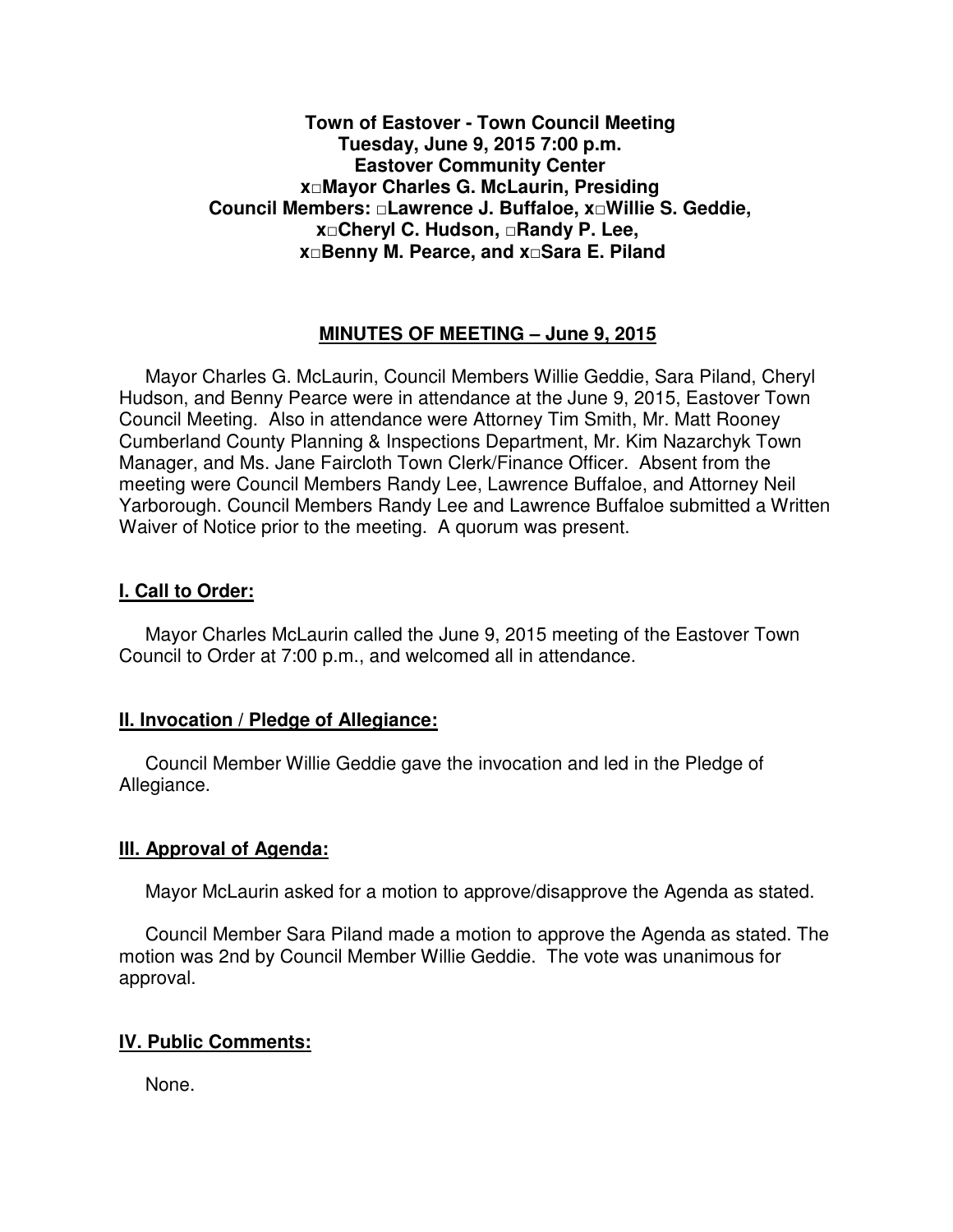### **V. Consent Agenda:**

 Mayor McLaurin asked for a motion to approve/disapprove the Consent Agenda as stated.

 Council Member Cheryl Hudson made a motion to approve the Consent Agenda as so stated. The motion was  $2^{nd}$  by Council Member Benny Pearce. The vote was unanimous for approval.

# **VI. Discussion Agenda:**

### **Agenda Item #1:**

### **PUBLIC HEARING: Fiscal Year 2015-2016 Budget (July 1, 2015- June 30, 2016)**

 Mayor McLaurin **Opened** the Public Hearing for FY 2016 Budget for the Town of Eastover.

 Mr. Kim Nazarchyk, Town Manager briefed the Council on the FY 2016 Budget for the Town of Eastover.

 Mr. Nazarchyk stated that the proposed FY16 (2015-2016) General Fund Budget is \$1,618,625, and would be an increase of \$152,950 (10.4%) over the FY15 (2014-2015) Budget adopted by the Council the previous year. The Increase was due to additional revenues from Ad Valorem, NC Franchise, and Local Option Sales Taxes.

 The Town will continue funding of its five basic services (Police, Fire, Parks & Recreation, Street Lighting, and Zoning). Additionally, Street Maintenance will be an added service this year.

 The Budget will focus on construction of the New Town Hall, completion of the Storm Water Runoff Study, and renovation of the Community Center. It also includes \$116,000 (7.0) into the Fund Balance (reserves), and additional 78 days of funding for Police Protection if needed, and a 2.0% COLA for the two part-time maintenance employees.

 The 2015-2016 Budget is balanced as required by State law, and the tax rate will remain at \$0.205 per \$100.00 of valuation. Total assessed value for property in the Town is \$229,152,461.

The Capital Fund Budget is \$85,000. When established in June 2013, this is the minimum amount of transfer authorized by Council. In previous years, Council has waited until the Auditor presented the completed report for previous fiscal year end before funding the Capital Reserve Account, and presently, the account has a balance of \$400,000.

Mr. Nazarchyk stated that there was limited discussion on the Budget.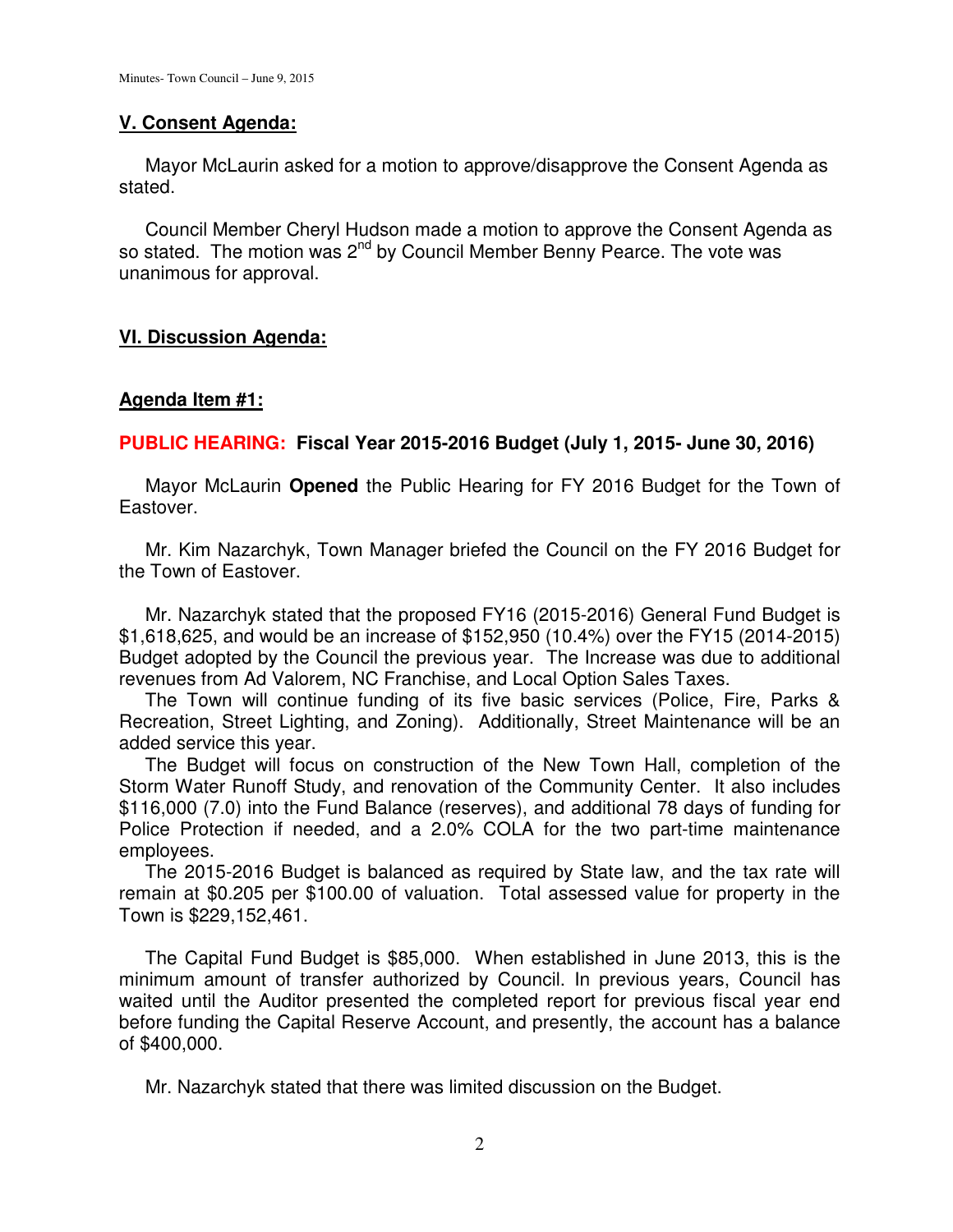Council Member Cheryl Hudson made a motion to **Close** the Public Hearing. Council Member Sara Piland 2<sup>nd</sup> the motion. The vote was unanimous (5-0).

 Council Member Cheryl Hudson made a motion to approve the 2015-2016 (FY16) Budget Ordinance as presented. The motion was  $2<sup>nd</sup>$  by Council Member Cheryl Hudson. The vote was unanimous for approval (5-0).

### **Agenda Item #2:**

**CASE NO. 99-101: CONSIDERATION OF THE JEN'S AUTOMOTIVE INC., LAFAYETTE HOME IMPROVEMENTS, GET YOUR SHINE ON UNLIMITED AND NELLIE'S TREASURE CHEST; REQUEST FOR A C(P)(CCOD) SITE PLAN AND GROUP DEVELOPMENT REVIEW, COUNTY ZONING AND SUBDIVISION ORDINANCES AND EASTOVER SUPPLEMENTAL AMENDMENTS; ZONING: C(P)(CCOD); TOTAL ACREAGE: 2.74+/-; LOCATION: 3741, 3747 & 3763 DUNN ROAD (US HWY 301). (EASTOVER)** 

 Mr. Matt Rooney from the Cumberland County Planning & Inspections Department briefed the Council on Case No. 99-101. He stated that the developer is requesting approval of a change in use for the "Get Your Shine on Unlimited" a tanning salon, and "Nellie's Treasure Chest" a thrift store, businesses with their related proposed attached signs. He stated that the change in uses are for a proposed event planning service with a salon located in the structure next to the grocery store and a thrift store in the building closest to the intersection of Dunn Road & Middle Road.

 Mr. Rooney stated that the developer is also requesting approval of the refacing of the existing freestanding sign for the existing "Jen's Automotive Inc. and the "LaFayette Home Improvements" businesses in addition to two separate attached signs. Norris Flooring is also in this mix of buildings and signs. He stated that the property has 540.00' feet +/- of road frontage along SR 1728 (Middle Road) and 380.00' feet +/- of road frontage along US HWY 301 (Dunn Road). Water and sewer will be provided by the Eastover Sanitary District.

 The Council asked about the tall sign, and Mr. Rooney stated that it was grandfathered in. The developer will only be changing the names on the existing signs.

 The Council expressed concern about the tires, windows and other items placed in front of the thrift store for display. They all agreed that condition #10 on the site related condition sheet be changed to read "Outside storage of goods, equipment, material and display of merchandise is prohibited".

Mayor McLaurin asked for a motion to approve or disapprove Case No. 99-101.

 Council Member Sara Piland made a motion to approve Case No. 99-101 with the following condition; that Site-Related Item #10 read as follows: "Outside storage of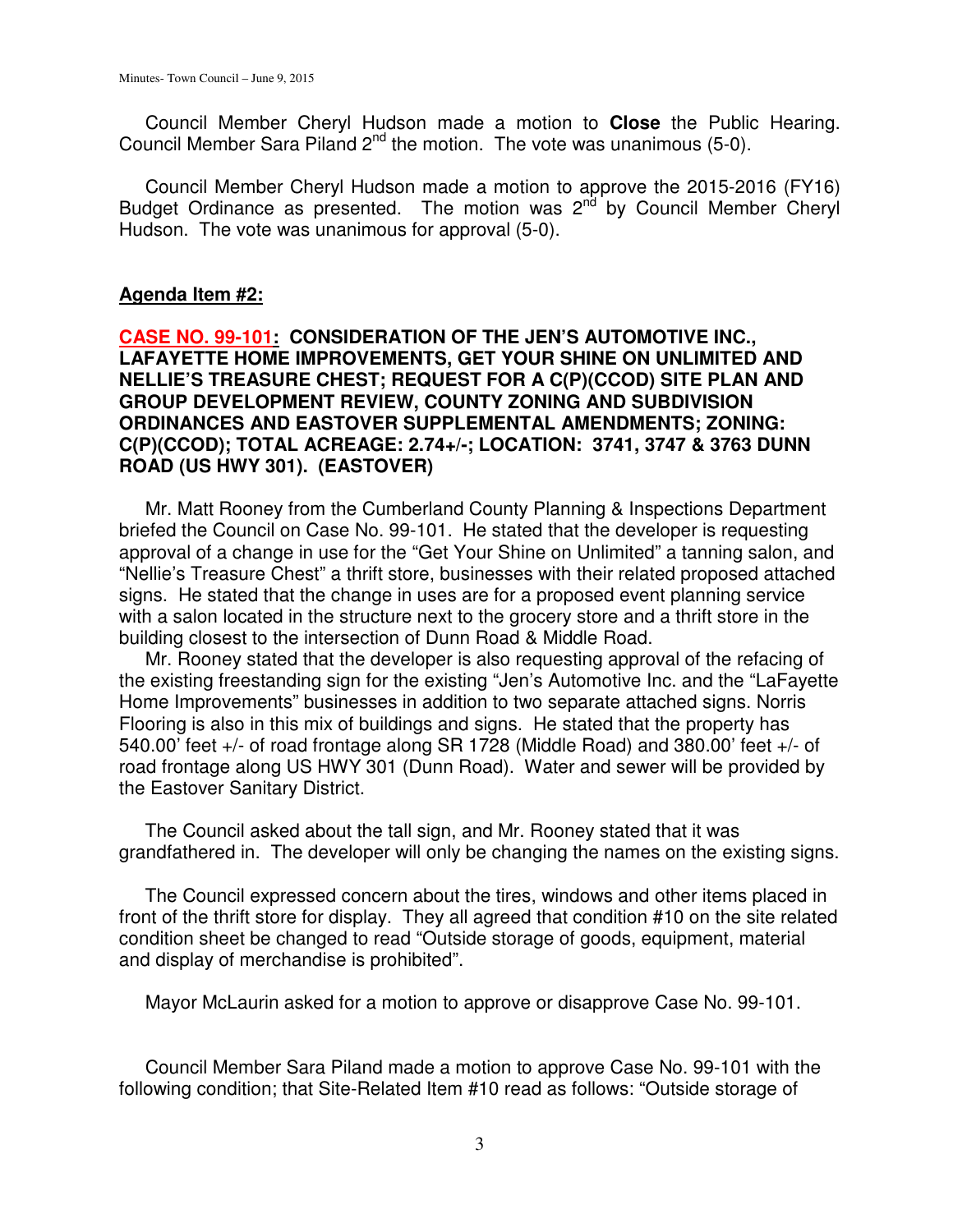goods, equipment, material and display of merchandise is prohibited". Council Member Benny Peace  $2^{nd}$  the motion. The vote was unanimous for approval (5-0).

### **Agenda Item #3:**

### **Approval of 2014-2015 Budget Amen**dment.

 Mr. Nazarchyk briefed the Council on the 2014-2015 Budget Amendment. Mr. Nazarchyk stated that Property Tax collections and Local Sales Taxes have exceeded projection, and this would amend the budget ending June 30, 2015 by \$331,700., for an amended 2014-2015 Budget of \$2,051,475.

 Council Member Cheryl Hudson made a motion to approve the Amended 2014- 2015 budget as presented. Council Member Sara Piland  $2^{nd}$  the motion. The vote was unanimous for approval (5-0).

# **Agenda Item #4:**

# **Consider approval of the McFadyen & Sumner CPAs PA, Audit Contract for Fiscal Year 2015 for the Town of Eastover.**

 Mr. Nazarchyk briefed the Council on the upcoming Audit (FY15) for the Town of Eastover. He stated that McFadyen & Sumner CPAs, PA will be auditing the Town again this fiscal year, and the contract is presented for your approval. The cost is \$500 greater than last year, to bring it in line with other towns. The total cost of the Audit Contract is \$8,250.

 Council Member Cheryl Hudson made a motion to approve the Audit contract with McFadyen & Sumner for FY 2015. Council Member Willie Geddie 2<sup>nd</sup> the motion. The vote was unanimous for approval (5-0).

# **Agenda Item #5:**

# **Consider a Resolution to Adopt Revisions to the Cooperation Agreement to Participate in the Cumberland County Community Development Block Grant Program.**

 Mr. Nazarchyk briefed the Council on the revision to the Cumberland County Development Block Grant Program. He stated the Town of Eastover joined the Cumberland County Block Grant in 2008. Cumberland County is asking the Town to accept the revision to this 2008 Agreement. He stated that a unit of general government may not sell, trade, or otherwise transfer all or any portion of such funds to another such metropolitan city, urban county, unit of general local government, or Indian tribe, or insular area that directly or indirectly receives CDBG funds in exchange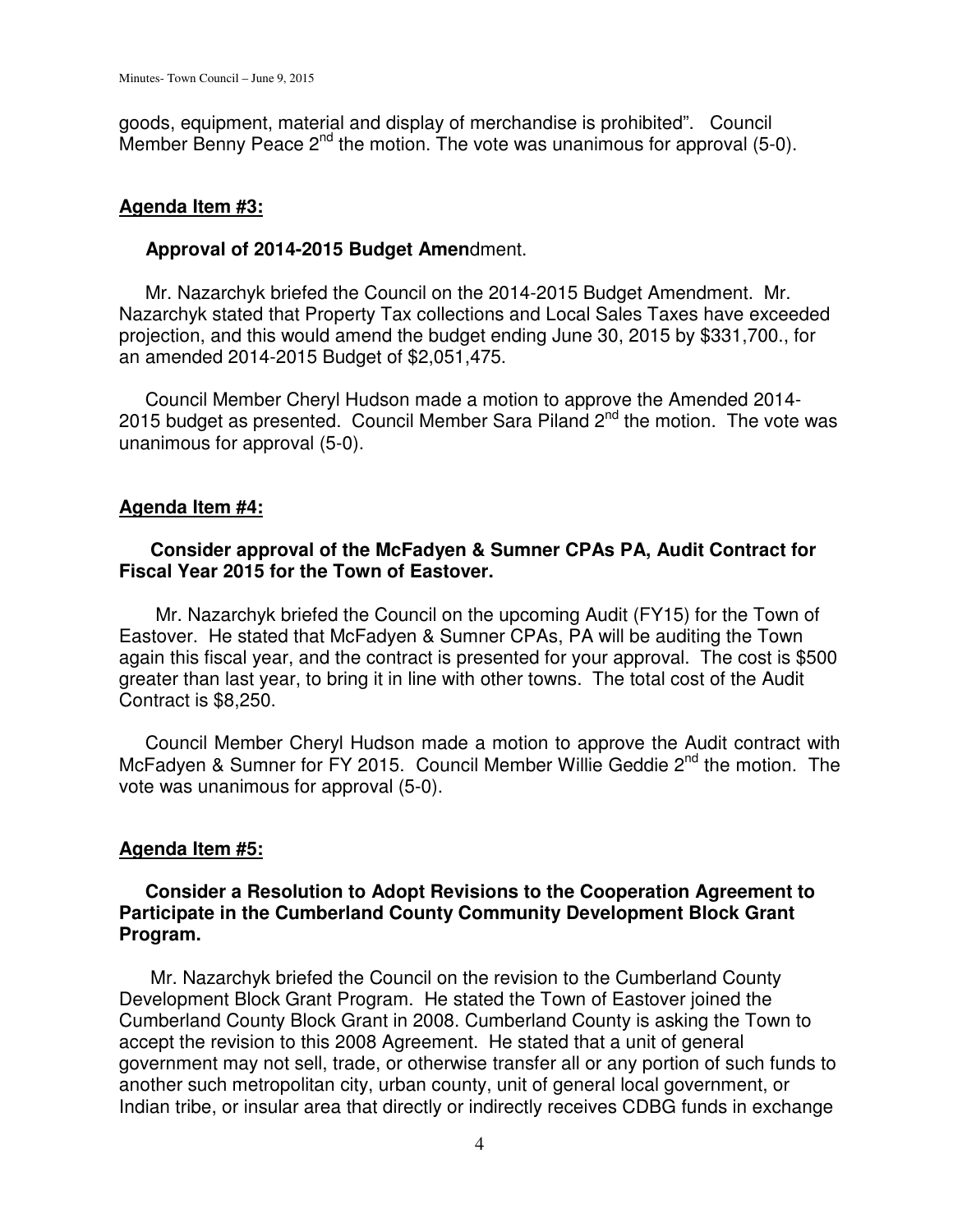for any other funds, credits or non-Federal consideration, but must use such funds for activities eligible under Title I of the Housing and Community Development Act of 1874, as amended.

 Mayor McLaurin asked for a motion to approve or disapprove the revision to the Cumberland County Block Grant Agreement.

 Council Member Sara Piland made a motion to approve adoption of revision to the Cumberland County Development Block Grant Program as presented. Council Member Cheryl Hudson  $2^{nd}$  the motion. The vote was unanimous for approval (5-0).

### **Agenda Item #6:**

# **Consider Contract for Powell Bill digital map.**

 Mr. Nazarchyk briefed the Council on the Contract for the Powell Bill digital map. He stated that he had requested three bids for the Powell Bill Contract. The companies were Hobbs & Upchurch, 4D Site Solutions and LKC Engineering. The only company that responded was 4D Solutions at a cost of \$550.

 Mayor McLaurin asked for a motion to approve or disapprove the contract with 4D Solutions at a cost of \$550.

 Council Member Cheryl Hudson made a motion to approve the contract with 4D Site Solutions for the digital Powell Bill Map at a cost of \$550. Council Member Willie Geddie  $2^{nd}$  the motion. The vote was unanimous for approval (5-0).

# **Agenda Item #7:**

### **Consideration of Street Closing.**

 Attorney Charles Brittain briefed the Council on the proposed street closure**.**  Attorney Brittian informed the Council that the property the street is located and owned by Andy & Patricia Smith, 3316 Flea Hill Road, Eastover, NC 28312. Attorney Brittian stated that he is making a formal request to the Town Council to begin the process necessary for consideration of formally closing a roadway here in Eastover. This is an unused roadway which borders the Smith property and also runs along a border of property owned by Rodger and Catherine Bain per Cumberland County tax records. The road also touches property owned by Wingate Properties, LLC. This road was formerly known as Old Raleigh Road and Stage Road.

 Attorney Brittian requested that the Town Council begin the process to consider closing this roadway. He stated that he had discussed this process with his clients, and neighboring land owners and they are prepared to work with the Town in getting this matter resolved.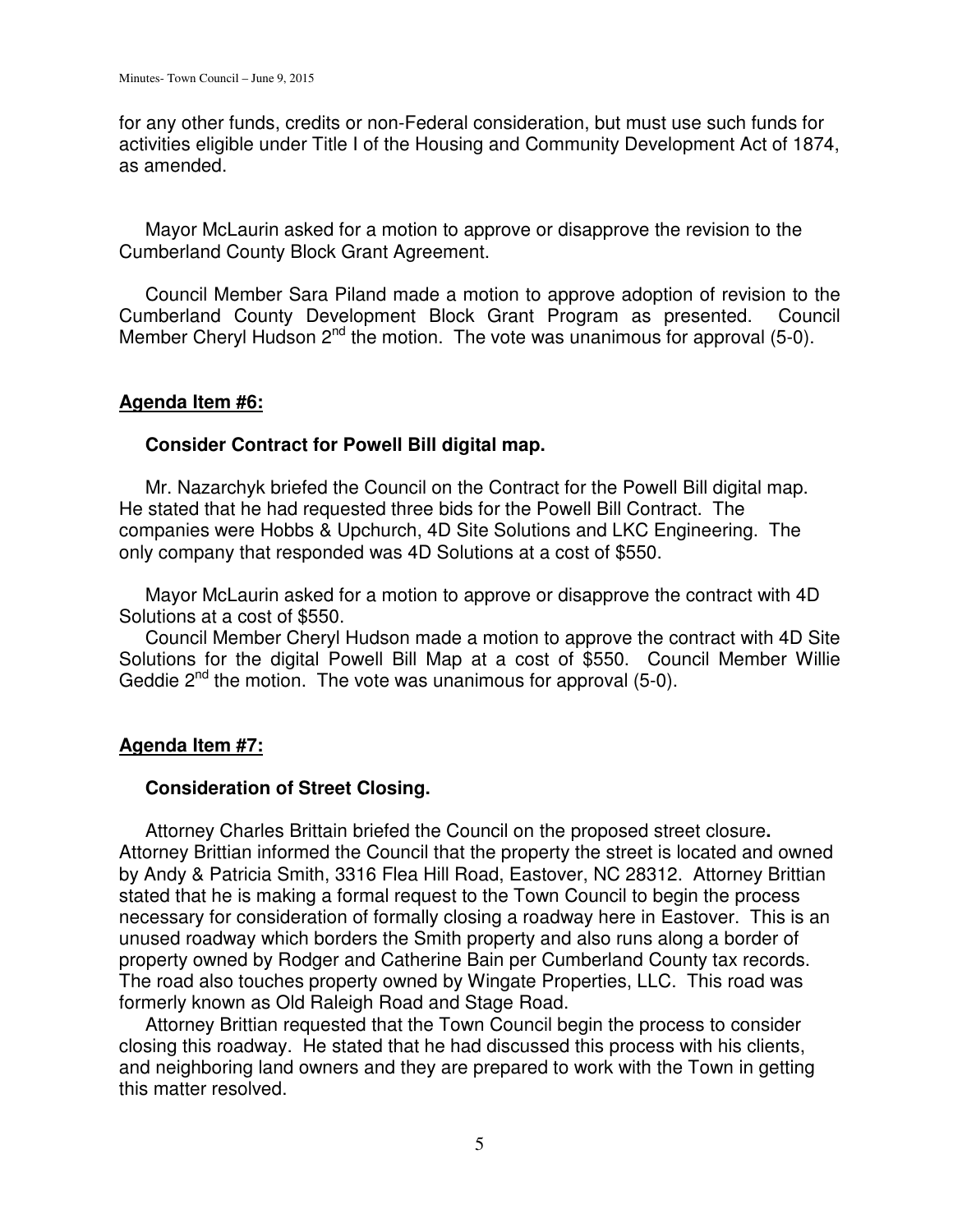Mr. Nazarchyk informed Attorney Brittian that the road closure request must be published in the newspaper for four consecutive weeks and a Public Hearing must be held. We could have this accomplished by the July 14, 2015 Town Council Meeting. The land owners must pay for these advertisements. The Town will set up an escrow account for the deposits of this cost, received from the land owners.

 Mayor McLaurin asked for a motion to establish a date for the Public Hearing on the street closure request.

Council Member Sara Piland made a motion to set a Public Hearing on the street closure for July 14, 2015 at the regular Town Council Meeting. Council Member Benny Perce  $2^{nd}$  the motion. The vote was unanimous for approval (5-0).

### **Agenda Item #8**

#### **Briefing by Architect Mr. Chris Frank.**

 Architect Mr. Chris Frank presented the Council with three drawings (front, rear, and interior) of the proposed Town Hall. Mr. Frank stated that he had visited Methodist University to look at an HVAC system that would offer more versatility within our building, and would eliminate some of the mechanical parts found in traditional systems. The system is more quite, and has less vibration. It would be more expensive to install, but savings over the years would greatly offset the initial cost. He stated that he will provide more information after discussing with the project engineer.

 Mr. Frank asked that a Committee be appointed to provide guidance to him on interior design. After discussion by Council, Council Members Cheryl Hudson, Benny Pearce, and Mayor McLaurin were appointed as the Committee for Interior Design. Mr. Frank asked that that their first meeting be scheduled for 10:00 a.m. on Monday, June 15, 2015 at the Town Hall.

### **VII. RECEIVE MAYOR'S UPDATE.**

Mayor McLaurin stated that there will be an Executive Session Tuesday June 23, 2015 at 3:00 p.m. for the evaluation of the Town Clerk and Town Manager.

 Mayor McLaurin asked for a motion to approve this meeting. Council Member Benny Pearce made a motion to approve the Executive Session. Council Member Sara Piland 2<sup>nd</sup> the motion. The vote was unanimous for approval (5-0).

 Mayor McLaurin stated that a meeting with Parks & Recreation will be held to set future projects for the Ball Park. Date of the meeting to be determined.

 Mayor McLaurin stated that Council Member Randy Lee may have to have a lung transplant.